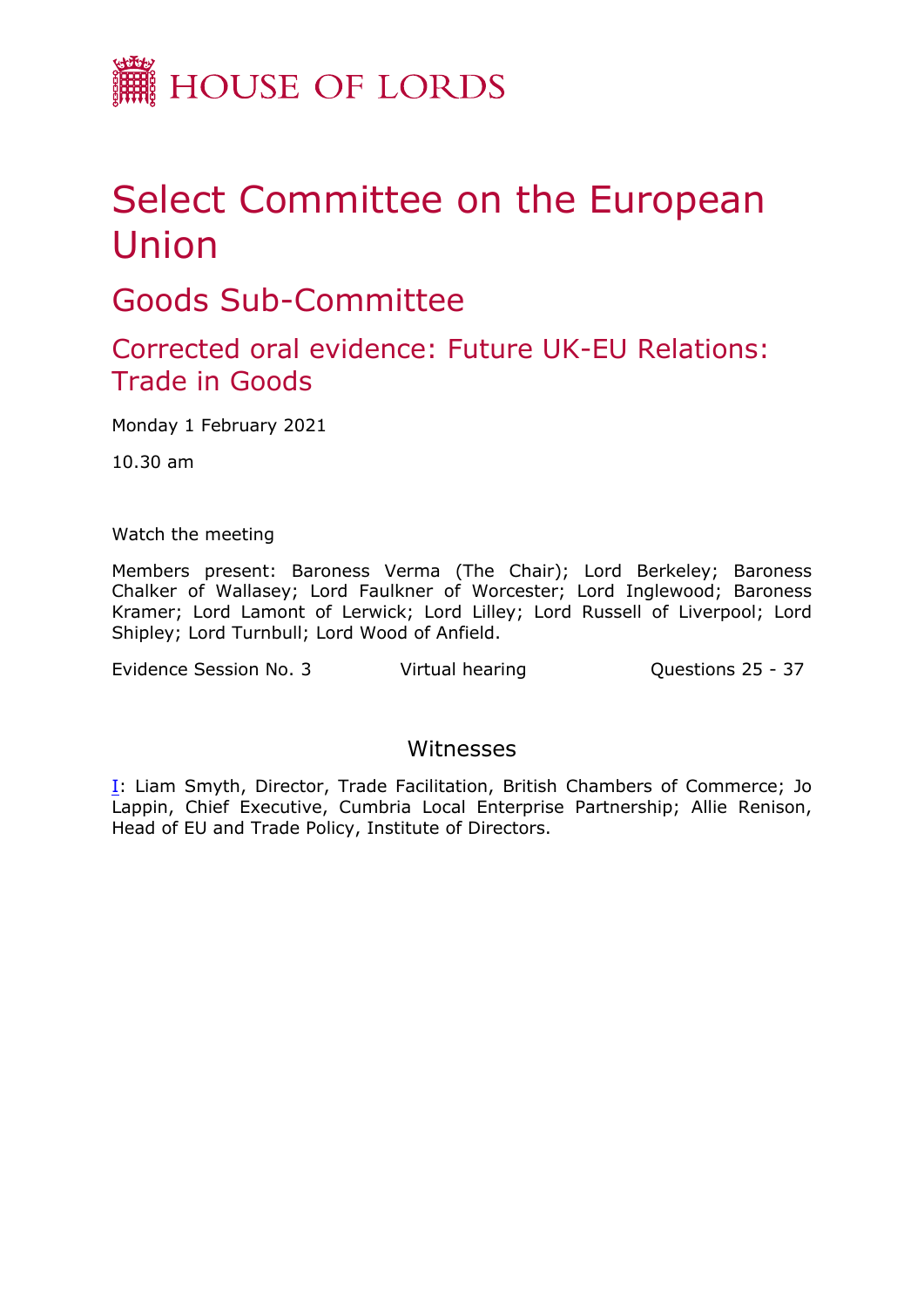## <span id="page-1-0"></span>Examination of witnesses

Liam Smyth, Jo Lappin and Allie Renison.

Q25 **The Chair:** Good morning, everybody. Thank you very much for joining us for this morning's evidence session on future UK-EU relations: the trade in goods.

I am very happy to welcome our three witnesses today. The transcript will be sent to you after the evidence session. You have had sight of the supplementaries. If I may make a suggestion, perhaps the questions on the level playing field could be directed largely to Jo and Allie, as I think that is an area where they will be able to give more responses. However, that does not exclude our third witness.

Our witnesses are Liam Smyth, the director of trade facilitation, British Chambers of Commerce; Jo Lappin, the chief executive of Cumbria local enterprise partnership; and Allie Renison, head of EU and trade policy at the Institute of Directors. A very warm welcome to you all this morning. In the interests of time, could you be as precise, succinct and as punchy as possible in responding? It helps the flow and keeps us all to time.

What does the trade and co-operation agreement mean for your members? Do any of its provisions cause you concern for the future and, if so, which parts? What could the Government do to mitigate those concerns? Perhaps we could start with Liam.

*Liam Smyth:* Thank you, Chair, and the committee for inviting me to be with you today.

From the BCC's point of view, as a network we were clear throughout that the deal was absolutely required for businesses and for our members. Our starting point is that it is extremely positive that we are not having to manage a no-deal scenario. However, considerable problems remain with how the new arrangements are operating across a range of fronts.

Businesses of all sorts and sizes face big challenges, which are exacerbated by the demands of managing the impact of the pandemic. We are becoming increasingly aware of businesses that are simply turning away from international trade where the new demands and requirements simply make it uneconomic. That is very worrying. We worry that that pace is going to accelerate. It is something we have been hearing a lot about in the last three or four weeks.

We think of it as being three broad pillars and types of problems. In pillar one are areas where there is an issue with how businesses are adjusting, such as through lack of guidance or access to reliable and trusted advice. In the second pillar are areas to do with how the deal has been implemented. The third pillar is where there is something in the nature of the deal. We might look at the effects on traders as some that have additional cost, some that need additional time, and some that make certain types of business activity impossible or, indeed, uneconomic.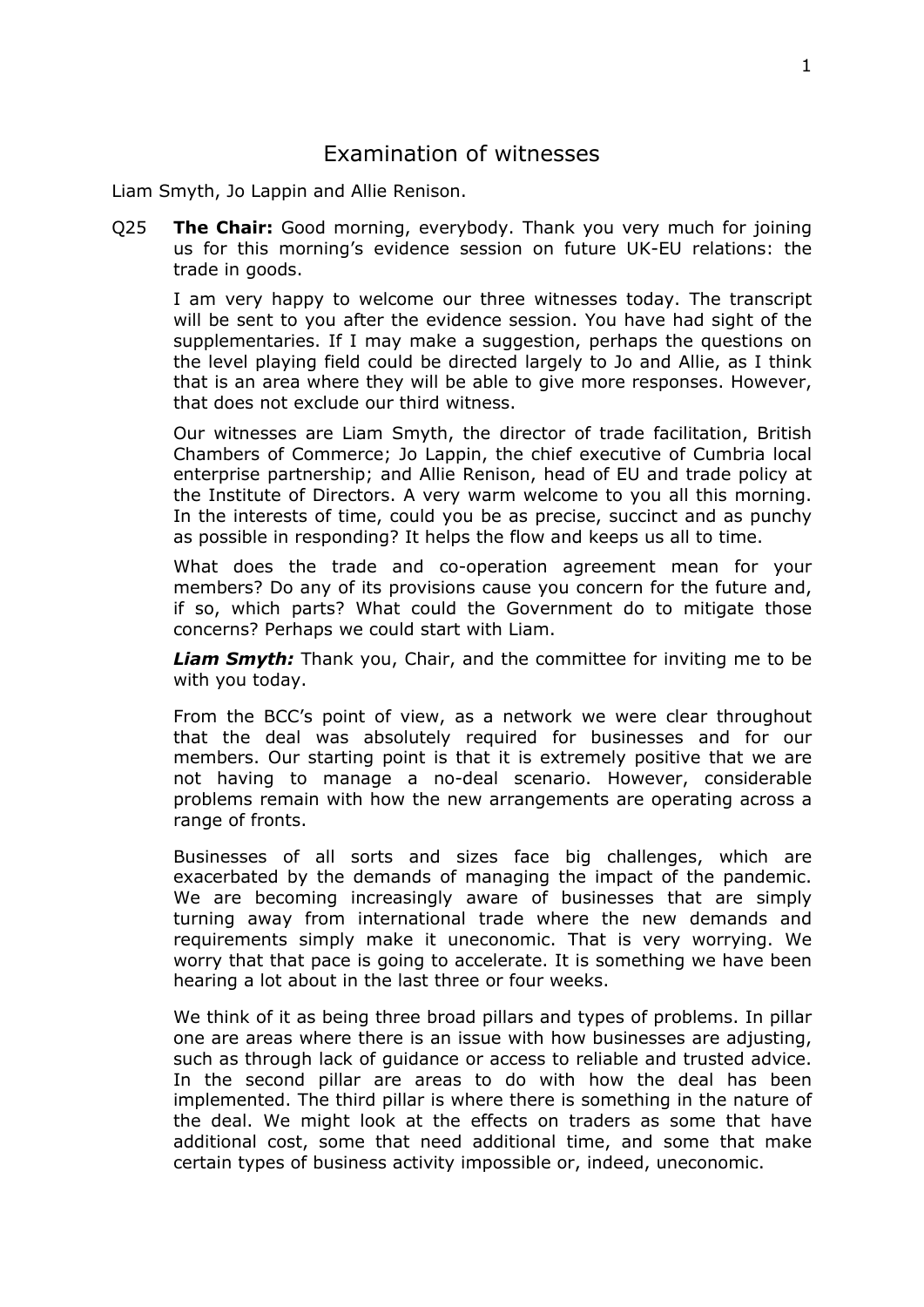Overall, the substantive and long-term disruption to selected business models, which is baked into the deal, is the largest and most important part. Sometimes an issue spans all three of those pillars. One of the main problems that businesses talk to us about right now is rules of origin. You have all heard of that in relation to the Percy Pigs that Marks & Spencer was sending to the Republic of Ireland.

Some businesses tell us that the guidance and the requirements are too complicated to follow. Sometimes, they are impossible to meet. Others have concerns about how the new rules are being applied, such as a good made in the EU that is transported to a distribution hub in Great Britain, because that is how the supply chain was set up historically, and is then re-exported to customers in the EU or Northern Ireland, where it becomes subject to duties because insufficient processing has taken place on the good. Finally, we believe that the decision not to provide for diagonal cumulation in the agreement will prove to be an increasingly challenging problem over time.

What can we do about it? The nature of the fix will depend on the nature of the problem. In the case of rules of origin, under the first pillar, the Government could have issued, and now have, improved and better guidance. We worked as business representative organisations to effect that and make it happen. However, guidance is not the same as advice. It does not point a business to the options or to an answer for their specific product, their specific customer type or their market, and that is what they are looking for right now. The Government need to do more to give firms financial support to deal with new issues, such as rules of origin, avoiding tariffs, making the best of trade agreements, contract terms and treatment of import VAT.

Under the second pillar, they should look very carefully at how they have implemented the rules and work with EU partners to find a sensible resolution. There is confusion on export or self-certification of origin, which is one way businesses can declare origin, and what importers' knowledge means in practice, where an importer can make a declaration based on the knowledge they have of the product.

Under the third pillar, we should think now about where and how we might work with partners to evolve the framework in the TCA. The major problem is that we have pulled up short on diagonal cumulation. That limits the effect of cumulation where we have signed the other 62 bilateral trade agreements. It is only in the agreement with Japan that diagonal cumulation plays a part. I would conclude there on that question.

**The Chair:** Thank you very much indeed. Could we now go to Jo?

*Jo Lappin:* Thank you. I am actually here on behalf of all the local enterprise partnerships. As you know, we are not business representative organisations. We are the Government's body for the economy and business in place.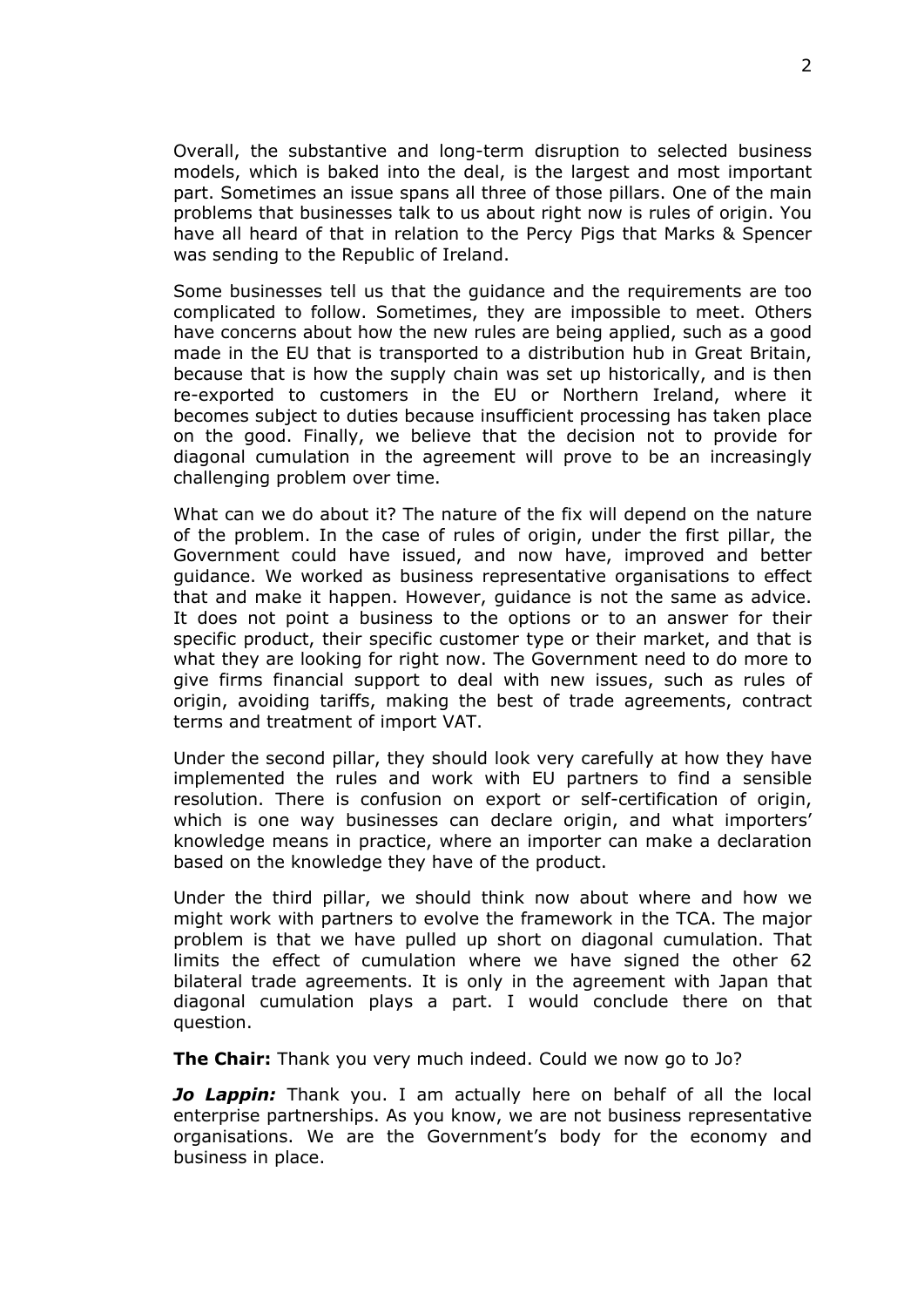We should start with a positive. For our business community, the TCA was far better than the no-deal option, in that it addressed the most considerable concerns about both tariffs and the movement of goods. We are already seeing some real issues, in the way that Liam described. The biggest issue that is coming across to us, again as Liam said, is around rules of origin. Businesses are finding them hugely complicated. I think the way that it was envisaged, in comparison with the design of the TCA and the actual practice, is very, very different. Some of our businesses have 50,000-odd components that they will have to work through for rules of origin. That is unmanageable from an administrative perspective.

It is helpful that there are many things that still need to be resolved in the agreement. We would like to see the Government really thinking, in the period of grace particularly for rules of origin, about how we make them work far better for the business community.

As Liam described, we totally endorse the fact that there are disproportionate impacts on different types of businesses; for instance, the shellfish industry will now struggle to send anything to Europe. Hazardous goods movement is being particularly badly affected because of licensing considerations. Alongside a generic framework that works better for businesses, we need to look at some very specific sectors and types of trading that need a response.

The Government have done very well in providing additional resource to businesses through EU transition advisers. However, the funding and those posts run out at the end of March. At that point, most businesses will still be getting to grips with what they need to do to manage the end of the transition period. Some careful thought needs to be given to how we continue to hand-hold businesses through some fairly complex issues.

We contacted 200 businesses last week. The feedback that we have had from lots of them is that most have not had the headspace to get to grips with the agreement. They are consumed with Covid. They have seen a reduction in trade. They have significantly depleted reserves. This is a longer-term end of transition period than three months.

The other thing we need to see in practical support is that, whatever government does with the £22 million of business support it provides to the whole of England, it should be flexible, agile and responsive, so that we can provide bespoke advice to businesses. At headline level, those are the key points that I would like to flag.

**The Chair:** Thank you very much, Jo. That was very useful.

*Allie Renison:* Good morning, Committee, from Washington. I will be as brief as I can, with the caveat that, while I will do my level best to answer some of the questions about the level playing field, I, like Liam, have been fairly beset by the business impact end of the agreement, so have probably spent less time focusing on it. I am happy to answer questions on that as well, in the main.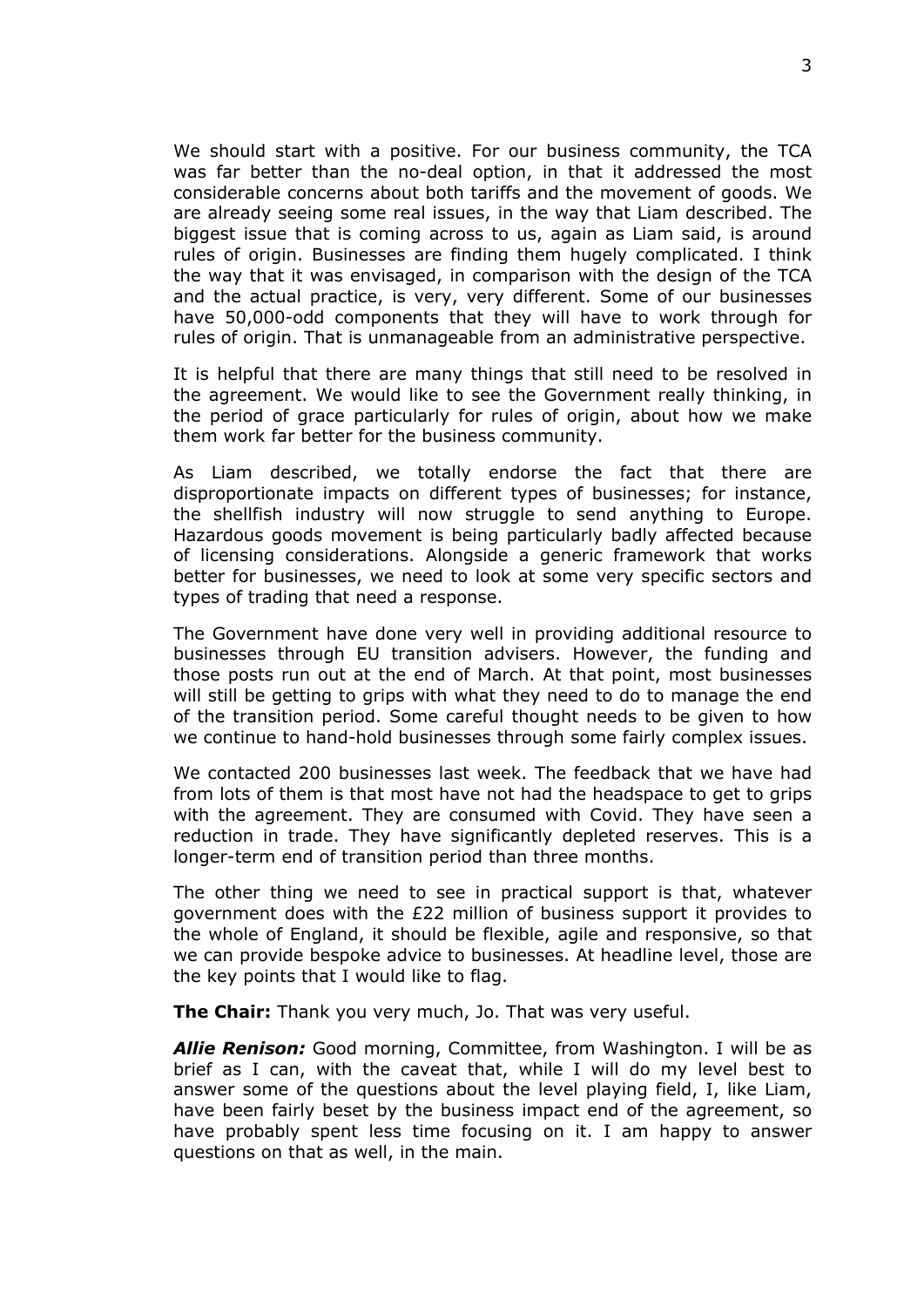Generally speaking, there was obviously relief that there was a free trade agreement, followed quickly by the realisation that this free trade agreement does not provide for trade that is as free as some might have thought. That is obviously simply because of the starting point being different for this negotiation.

I will not duplicate some of the things that Liam said. Obviously, we are looking at the impact of rules of origin, and we have a survey out in the field. This committee focuses on goods. The impact is disproportionately much bigger on businesses that are trading in goods than in services. There are a number of reasons for that, including simply that a lot of services businesses cannot function at the moment.

As regards the relief at avoiding no deal, we have statistics showing that only one in 10 thought that the lack of a deal would mitigate Covid rather than do the opposite. There was relief in that respect. The most frequent commentary that we received was that the lack of time between text to implementation, and the lack of time between guidance to implementation, has made the impact far worse than it needed to be, frankly.

From a contrasting perspective, the closest corollary to an agreement that, in the outcome, makes trade more cumbersome—not that it is intended to—is perhaps the NAFTA agreement that was renegotiated between the US, Canada and Mexico. Even in that, for example in areas where rules of origin were renegotiated, making it more cumbersome for business to trade across borders, there was about a year and a half between text and implementation, just to give you some comparative context.

As regards the seven-day period, yes, there will be arguments that some of it would have been expected outside the single market and the customs union, and the Government stating last February that they did not intend to seek alignment, but there are a number of areas of detail that people were hoping to see from the agreement—for example, on VAT.

VAT has been one of the biggest headaches on top of rules of origin. People and businesses did not realise that there would be no alignment of any kind, and no real agreement on mutual recognition, whether it related to conformity assessment of standards—we will get into that separately—and accounting for VAT in 27 different jurisdictions, many of which require a fiscal representative.

That amplification of the number of different regimes to deal with, coupled with the impact for hauliers and couriers, with the spike in freight transport costs, for example, has led to something of a perfect storm. It is all happening at the same time.

To some extent, it would be misleading to gauge the impact on business from looking at the immediate disruption, or lack thereof, at ports. That is for a number of reasons. A lot of businesses have stockpiled. A lot of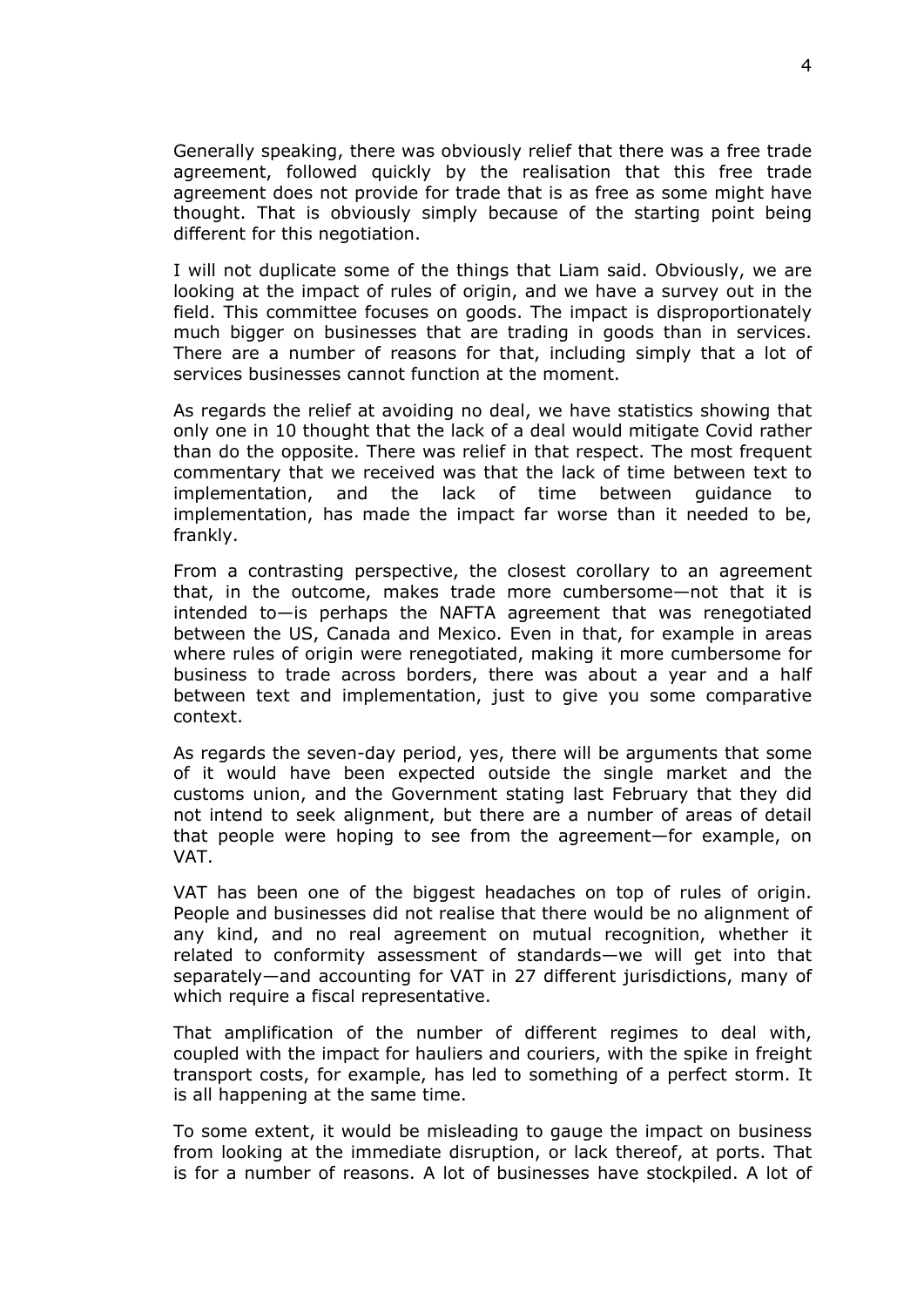businesses had basically decided not to trade for a while. Now, as freight volumes are resuming, the paperwork is, as it was always going to be, the biggest challenge to get right. That is why we needed a proper implementation period.

As to what the Government can do to mitigate it, at the end of the day the guidance can only be generic. It obviously came quite late in the day. At the IoD, we have been calling for three and a half years of either a voucher-type system or tax relief to help companies avail themselves of professional advice. Simple generic guidance will never be able to address a company's specific situation. We hope to see that for adjustment needs going forward.

**The Chair:** Thank you very much, Allie, and thank you all for setting out the detail in your opening remarks. We will now go to the specific questions.

Q26 **Lord Russell of Liverpool:** Returning to the guidance that Allie was just talking about, could you be specific about the guidance that the Government have provided on the bits of the TCA that affect your members specifically? Secondly, if I could ask you to rank three things the Government could do to improve the guidance/advice as early as possible, what would they be?

*Liam Smyth:* I will come to the second question first. We often conflate guidance and advice, and that is part of the problem. The Government have provided guidance, but they expect traders to interpret that guidance and, frankly, to make fiscal declarations on that basis and suffer the consequences should they get them wrong. That is a significant gap.

In a way, there is no shortage of guidance. We can all have a view on whether or not it has clarity embedded in it. Jo talked about the grace period on rules of origin. There is a grace period on providing the evidence that you are compliant with rules of origin, but there is no grace period on rules of origin. A misinterpretation that businesses are hearing is that there is a grace period and that you do not need to provide it for 12 months. Well, you do; you have 12 months in which to provide it.

The guidance can also be subject to interpretation that may, in the long term, be unhelpful. Some might say that the focus on the specific guidance in the TCA was in order to make the agreement sound more attractive than perhaps it was. It is only through going into the detail that one realises what the guidance did not say, rather than what it said. There are a number of specific areas where businesses and trade associations, in the relatively short time that we have had to examine the TCA, have looked at the gaps that matter most to our traders around rules of origin and diagonal cumulation, and asked, "What does that mean for businesses?"

We will come on to talk about the issues around the border. They have often been born of conflicts between what the guidance said, what the UK global tariff that we have to rely on says, and how systems such as the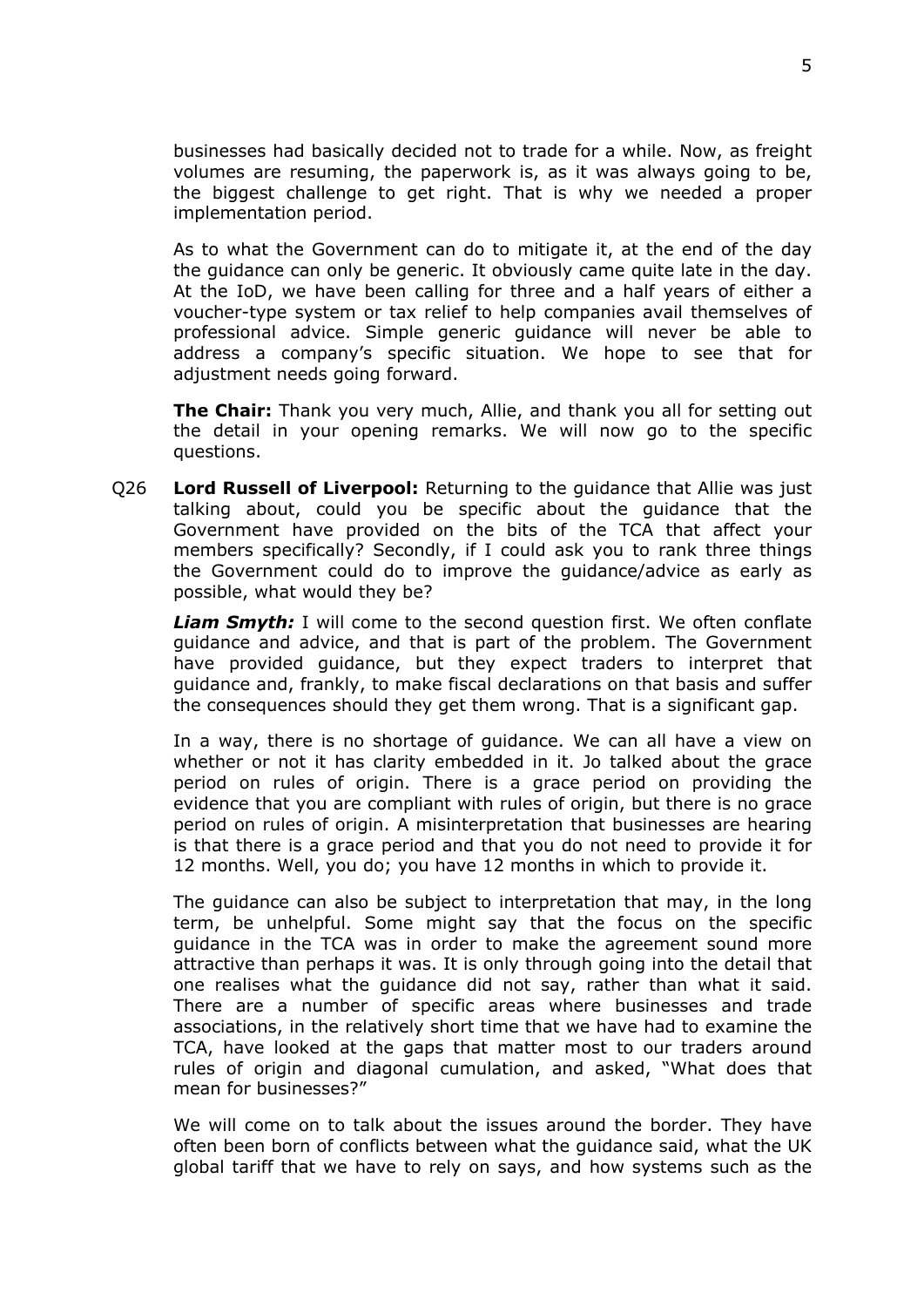CHIEF system at HMRC were designed to operate. In the early part, in the last few weeks, we have seen examples whereby all three of those important elements were in conflict, and we had to find very early and quick remedies.

Part of the problem with the guidance is that it could not always be relied on by trade associations and by people who are in the know. Therefore, businesses that are less agile and less able to understand this stuff have been left wanting in the advice that was out there and on GOV.UK. Some of that has been addressed, as we brought it forward and brought the issues to HMRC and others, but it remains the case that there were a number of days and sometimes weeks when the guidance lacked clarity.

**Lord Russell of Liverpool:** Thank you very much indeed. Jo, could I direct the second part of the question to you? What are the three top things that you would want the Government to do? I suspect it may be focused on advice more than guidance.

*Jo Lappin:* Advice more than guidance; I totally endorse what Liam said. The Government checker for international trade and compliance is quite useful. It is then about what you do when it gives you a prescription. Businesses need to be walked through that. There needs to be something that is very much about advisory support rather than greater guidance.

Having said that, Lord Russell, we need better guidance. The Business Secretary sent something on rules of origin at the back end of last week that probably raised more questions than provided answers. At a recent Institute of Export and International Trade event for the businesses that should be the best able to manage this, 60% said that they did not understand rules of origin or how they needed to manage them. The only way we will get a solution is by very direct, bespoke hand-holding for the businesses concerned.

Another issue that concerns me is that I understand that some businesses are being told to swallow tariffs rather than even consider rules of origin, because it is potentially much cheaper for them to do that. That is fine if you have high-value goods. However, if you have low-value components, you cannot do that. There are some serious implications that we need to work through with our business community.

*Allie Renison:* On the guidance, it was simply that there were reams of it coming quite late in the day, so now there is a plethora of it for businesses to wade through. From an action point perspective, there are various grace periods. There are not that many, but where they apply they might be extended. For example, the simplified customs declarations are coming to an end in July. I am not sure whether businesses are prepared to handle full customs declarations.

We have not gotten into Northern Ireland, for example, but it is a microcosm of a wider issue, which is that we need the UK and the EU to get the trade specialised committees that sit under the partnership council of the TAC up and running. Hopefully, they will engage the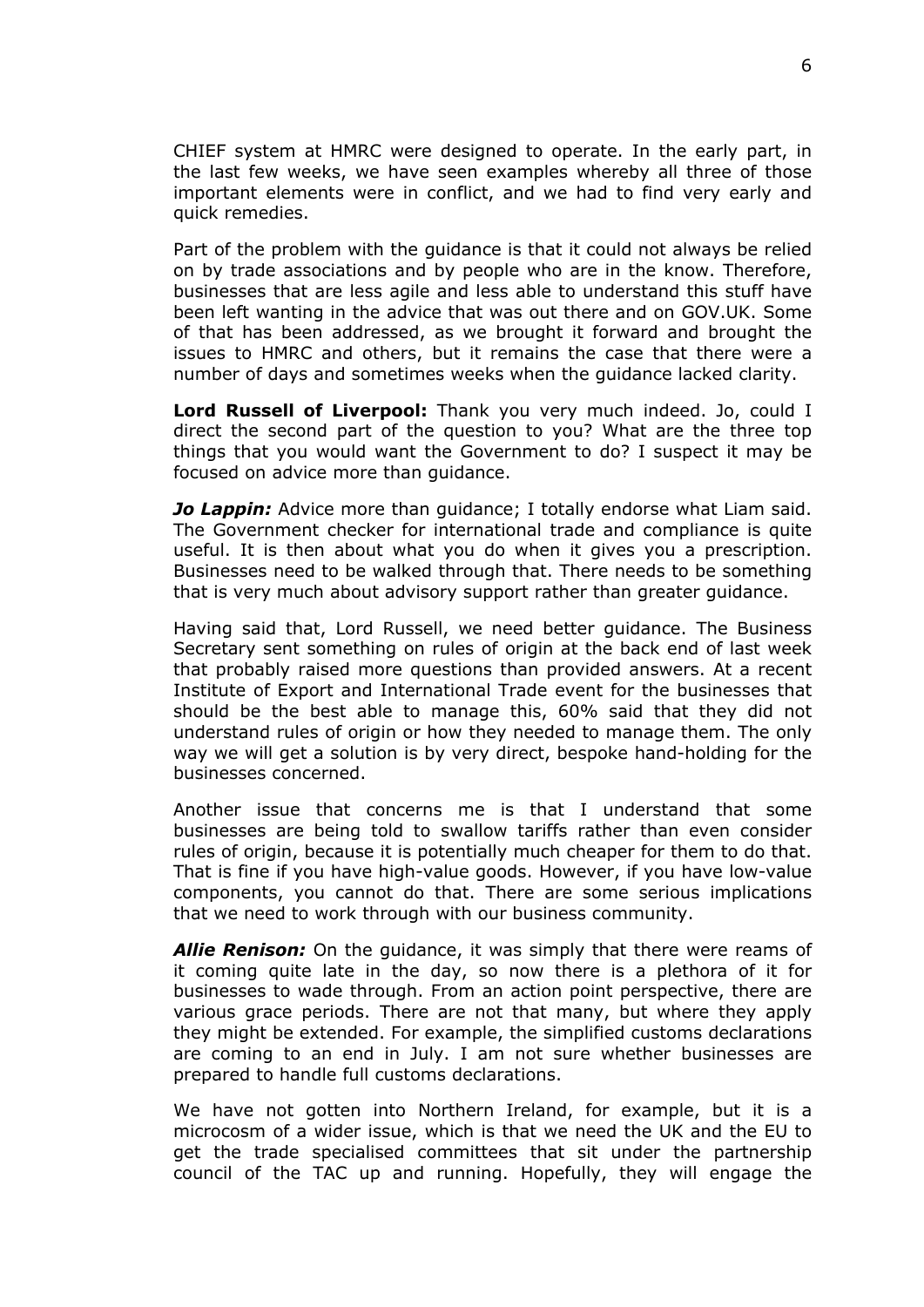industry, so that we know to what extent these things can be mitigated further. Otherwise, people will be trying to operate in the dark: "Is this the future or will there be further easements?"

Thirdly, to reiterate the point about fiscal support, we could look at the regimes that Ireland, the Netherlands and even France have put in place to help businesses. They know that their guidance will always be far too generic, so they have put fiscal support in place to help businesses access the specialist advice that will hand-hold them through the process. We urgently need some of that, otherwise businesses will cease trading.

**The Chair:** Thank you very much. Before we move on, I remind everyone that we are under time constraints.

Q27 **Lord Wood of Anfield:** Allie, I know you said that you are not a TCA level playing field expert, but I am interested in which of the provisions in the TCA you think are the most important for providing a level playing field. What do you think the effects will be on business, in particular on small business?

*Allie Renison:* I will start with what we can see as a positive, although we are not sure whether it will be passed through in implementation. If I can articulate the general, fundamental differences, there is no longer a need, effectively, to pre-notify—what we call ex-ante notification of subsidy control. There are benefits to having a flexible regime. For example, the TCA talks about the de minimis level. The overall amount that can be granted to a business was up to £200,000. It has now effectively doubled, so there is flexibility for smaller businesses.

The biggest question mark, however, is against what attracts a dispute and therefore what leads to potential retaliatory tariffs. We already know that, particularly for larger businesses, there is some concern, understandable on the Government's part, that to a degree they have effectively defaulted for the purposes of ease to continuing the EU state aid regime framework, or subsidy control framework, while they create their own.

Some of that hands back to the fact that at the moment there seem to be a lot of question marks around the Northern Ireland protocol, and the UK taking any flexibilities that might affect trade between the UK and Ireland and Northern Ireland. The Commission has published a position paper that sets out a fairly maximalist interpretation of what it considers to be affecting trade between Ireland and Northern Ireland; any businesses at all that trade with Northern Ireland could be in scope. I think that is keeping the UK from moving ahead with any kind of differences in the regime itself. There are flexibilities to be made use of. It is just that the Northern Ireland question is holding the Government back from making any radical departures, generally speaking.

One thing I would flag up, particularly in that regard, is that the EU state aid framework had an undertakings in difficulty rule. That was understandable, because the EU was trying to make sure that only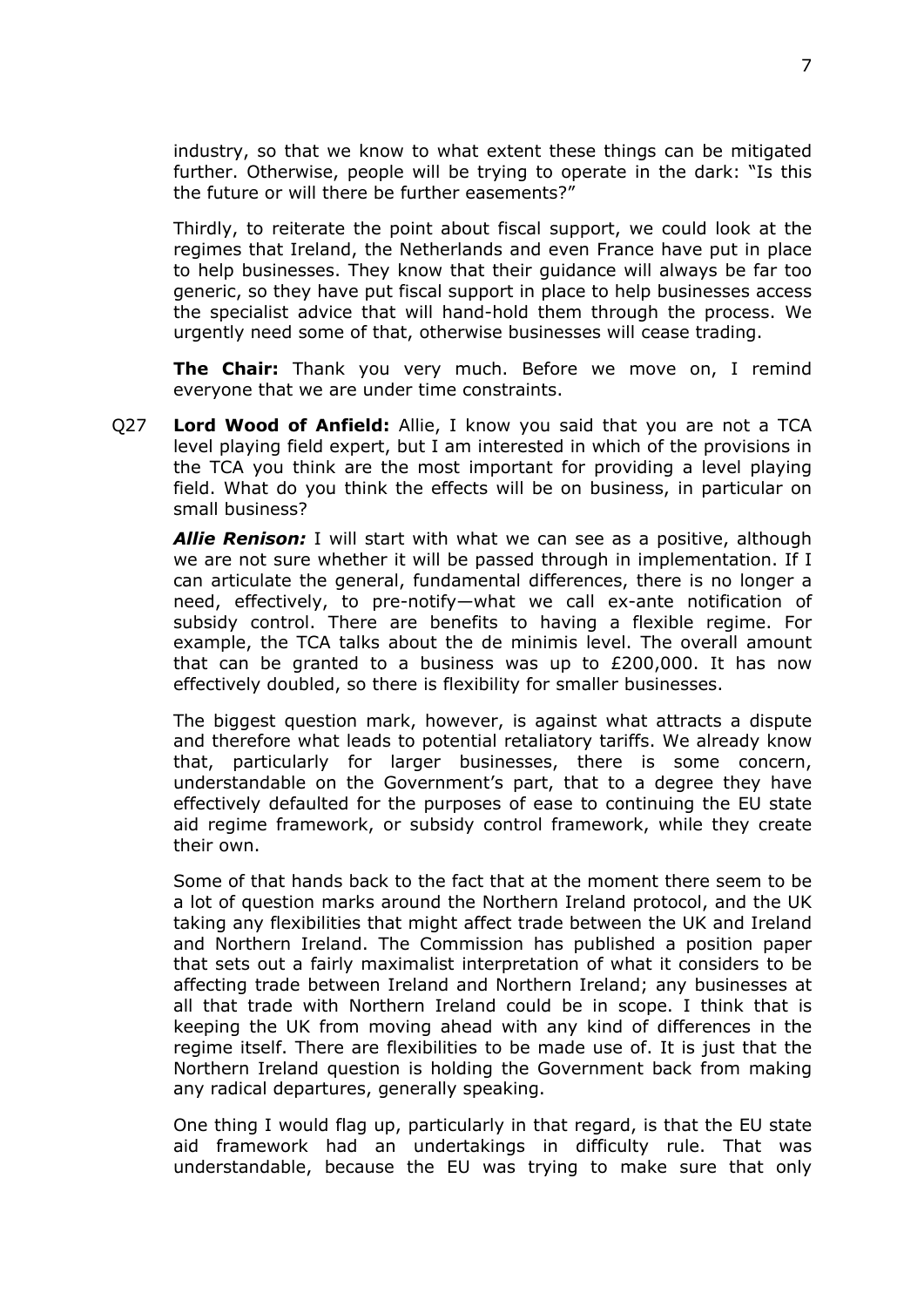businesses that were genuinely in distress from Covid, dating back to a certain date, could avail themselves of subsidy funds. That should, as much as possible, be removed now that we do not have the obligation to completely align with EU state aid rules, but it seems that for now the Government are defaulting back to the EU's regime just for purposes of ease until they get their own subsidy regime up and running.

**Lord Wood of Anfield:** That is fascinating. Thank you. Jo, do you have anything to add on small business?

*Jo Lappin:* The biggest issue that we feel needs to be resolved is the subsidy control regime. I am very happy to pick up on that in future questions, but at headline level we want to see some pace. We have now entered an interregnum where we are potentially still covered by EU requirements, particularly for grants that entered the system prior to the end of the transition period. We need to see whatever is going to replace that, to make sure that it works to support our businesses.

On your question about small businesses, my concern is more about the funding that will be available to support businesses to navigate the transition. You want to explore the levelling-up fund. As I understand it, that will offer very little to business. It will be very much about what I would call regeneration activity. Conversations on the shared prosperity fund equally seem to bypass business recovery. There is a huge issue about how we support businesses to move forward in recovery from, as you all know, one of the most difficult periods in economic history.

Q28 **Lord Lilley:** My question is initially for Jo, particularly in light of her remarks. The UK will gain some discretion over its subsidy regime, subject to introducing an independent subsidy control body. Within the parameters of the TCA, how much freedom does the UK have to pursue its priorities through subsidies, and how important do you think that is, given that historically we have been a country that does not really favour subsidies?

*Jo Lappin:* The subsidy question is quite interesting, because through the pandemic there have been massive subsidies to the business community to preserve businesses and make sure that we do not see wholesale decimation of businesses and jobs. Going forward, for me, it would be counterintuitive if we did not look at providing support to businesses for the very important recovery activity.

On control of the subsidy regime, to be honest, Lord Lilley, the kind of things that most LEPs, and probably most business representative organisations, are interested in are below the level of the kinds of issues that would be of concern to the agreement. We previously gave a response to the Internal Markets Sub-Committee, and we would like to re-emphasise those points. Any kind of subsidy control regime should be looking at a long-term framework that is not subject to excessive tinkering. We should have simple subsidy rates that align with programme activity and geographies.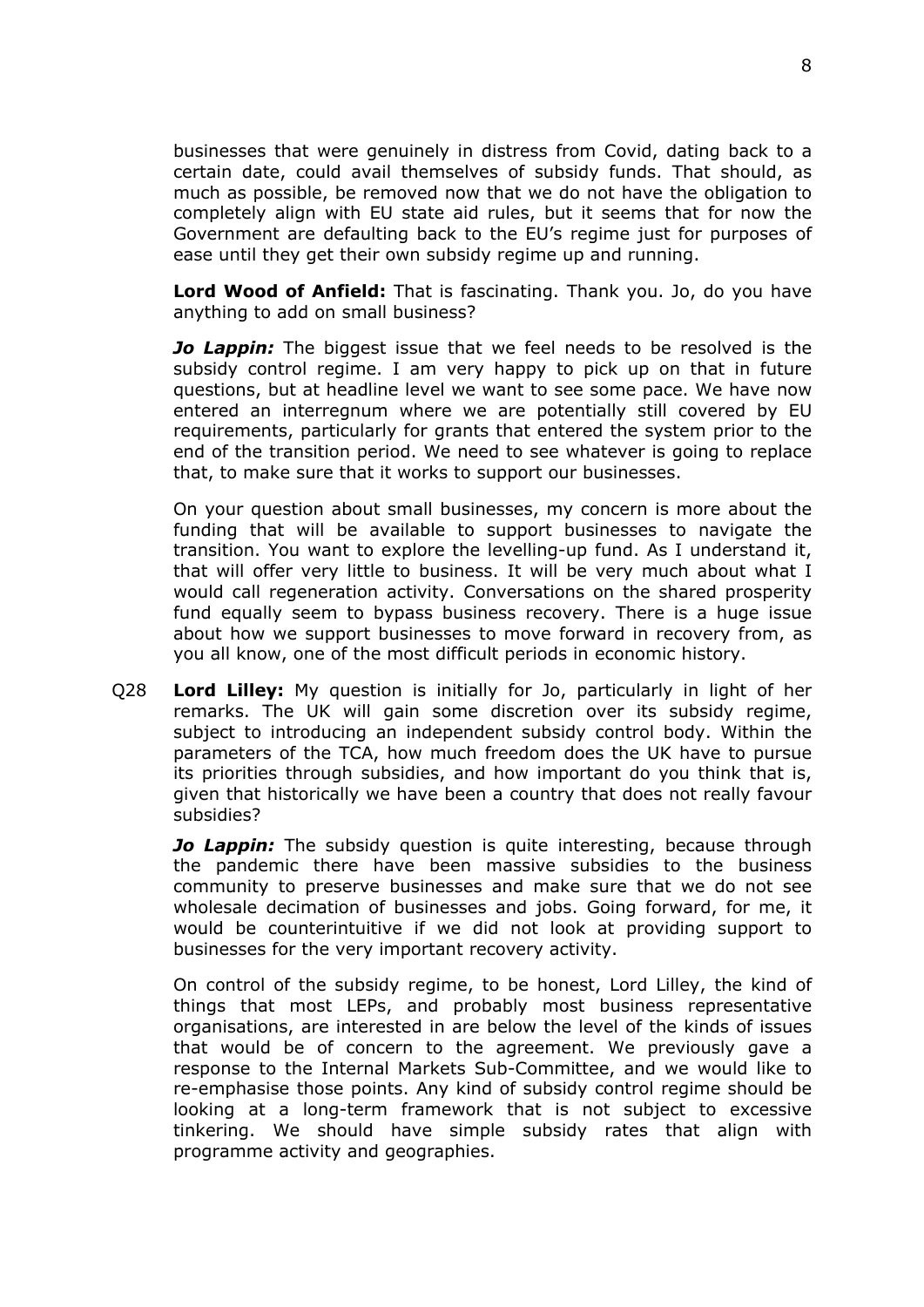We would like a significant increase in the de minimis level, so that we can look at investing in businesses' recovery. For certain activities, such as business support, we would like something that is much more realistic. The amounts that we tend to talk about, and need to account for, are very small in practice. It would also be helpful if the Government could create a single online system that captured, through the new body, all the aid that is provided to our businesses, to make a much more simplified regime going forward.

**Lord Lilley:** You mentioned the de minimis level. As I recall it, any company can receive up to roughly £300,000-worth of subsidy and it is measured in SDRs over a three-year period. Is that sort of help not going to be enough for small businesses, beyond the recovery period that we are talking about? Might we not deploy that in the future?

*Jo Lappin:* We should be looking at a level of at least half a million. If we are talking seriously about moving our business base forward and thinking about innovation investment and recovery in growth, one of the products that we have found locally—I know that other LEP colleagues have, too—that works very well has been investment in small capital grants. In the context of our funding, we would call £500,000, match funded, a small capital grant to move a business forward. For me, £500,000 would be a more reasonable level, and we should be looking at that.

**Lord Lilley:** Thank you. Chair, I do not know whether there is any point in asking others.

**The Chair:** Lord Lilley, as a matter of time, if Liam and Allie have something to add, it would be really helpful if we could have it in writing.

Q29 **Lord Shipley:** I want to ask Jo Lappin first, but I am very keen to hear from Liam and Allie too, about the matter of the TCA having provided greater clarity on future subsidy controls. Jo helpfully gave us one or two centres of direction. I am interested in what state aid policies the Government should focus on to deliver their levelling-up agenda. I am interested too in exactly how the Government should engage with key stakeholders to support the sectors and places in most need.

Jo, you said at the very outset that you were speaking on behalf of Cumbria LEP. I am in Newcastle upon Tyne, so I am particularly interested in your response from the perspective of Cumbria. Secondly, you said that you were speaking on behalf of all LEPs as well. You have given us one or two very helpful pointers, about de minimis, a single online system and so on, but how do we do more, given that we have the TCA, to make the new environment work for businesses?

*Jo Lappin:* It goes back to the point about making sure that we have some kind of support that works directly for businesses. My genuine concern about the levelling-up fund, and the shared prosperity fund, is that the current proposals seem to have business conspicuous in its absence. If we are looking at levelling up, the most important thing for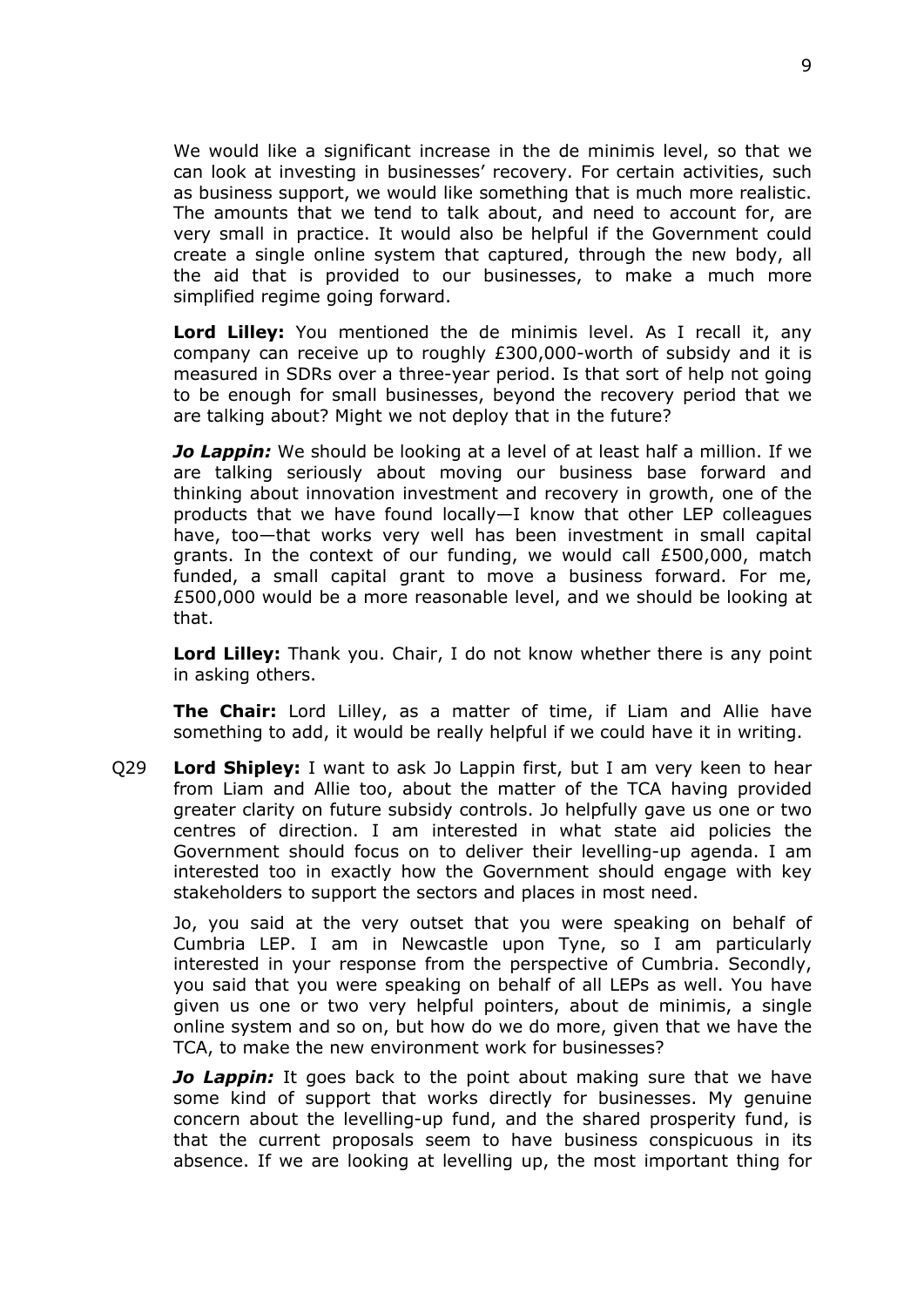every area, as you know, is that there are productive, long-term employment opportunities.

We have been very fortunate in the investments that have been made to date to businesses through the pandemic. They have staved off and protected many businesses, but unless we have some kind of serious economic transition plan we will have a very vulnerable business space. Alongside the subsidy control, we need to be clear that we have the right mechanisms to support businesses and to manage through what will be a difficult 12 or 18 months.

*Liam Smyth:* Jo makes some very sound points with regard to levelling up. The key area I work in is trade. Businesses are not used to trading outside the single market, and many rely on trade within the EU 27 countries for their future prosperity and success, so I am concerned that we use state aid to support improvement in knowledge and understanding of how cross-border trade works. Unfortunately, many firms have never had to learn that; or, fortunately, in 30 years of being in the single market it did not matter to them. They just sent their goods across many countries and traded their goods. Now they have to send those goods across a border, and that is quite a different dynamic that many are coming to understand. It is complex. It is not outwith the bounds of possibility to learn how to do it, but people need to be given the opportunity to learn. They will need some support, given the background of Covid and all the other pressures on traders, to get to that point.

*Allie Renison:* I will briefly amplify some of what Jo was saying. At the moment, for various reasons, we have an interregnum period. While we do not want to lose haste at the expense of simply consulting, I think that consulting on industry views, and having the mechanism to be transparent, before we have the regime set up is really important.

Of course, regardless of one's views on the TCA itself, there is a huge amount of flexibility. Yes, there is some provision to notice and comment between the UK and the EU and to avoid too many retrospective disputes, but, apart from that, the UK has a huge amount of flexibility now to streamline it and make it as transparent as possible. For example, even though the UK had quite a heavy hand in designing the UK state aid framework and notification requirements, we do not want to get into repeating what has happened over the last decade. Very often, the Treasury can hide behind state aid rules not to do something. We want to move away from that, to be completely blunt and frank. That requires a significant amount of transparency about what the new regulator—the new awarding body, so to speak—is willing to do and who it is going to be.

**The Chair:** Thank you very much indeed.

Q30 **Lord Berkeley:** Allie, what impact will the TCA's provisions on labour and social standards have on different sectors and sizes of businesses? I can see that as being a way of government, particularly our Government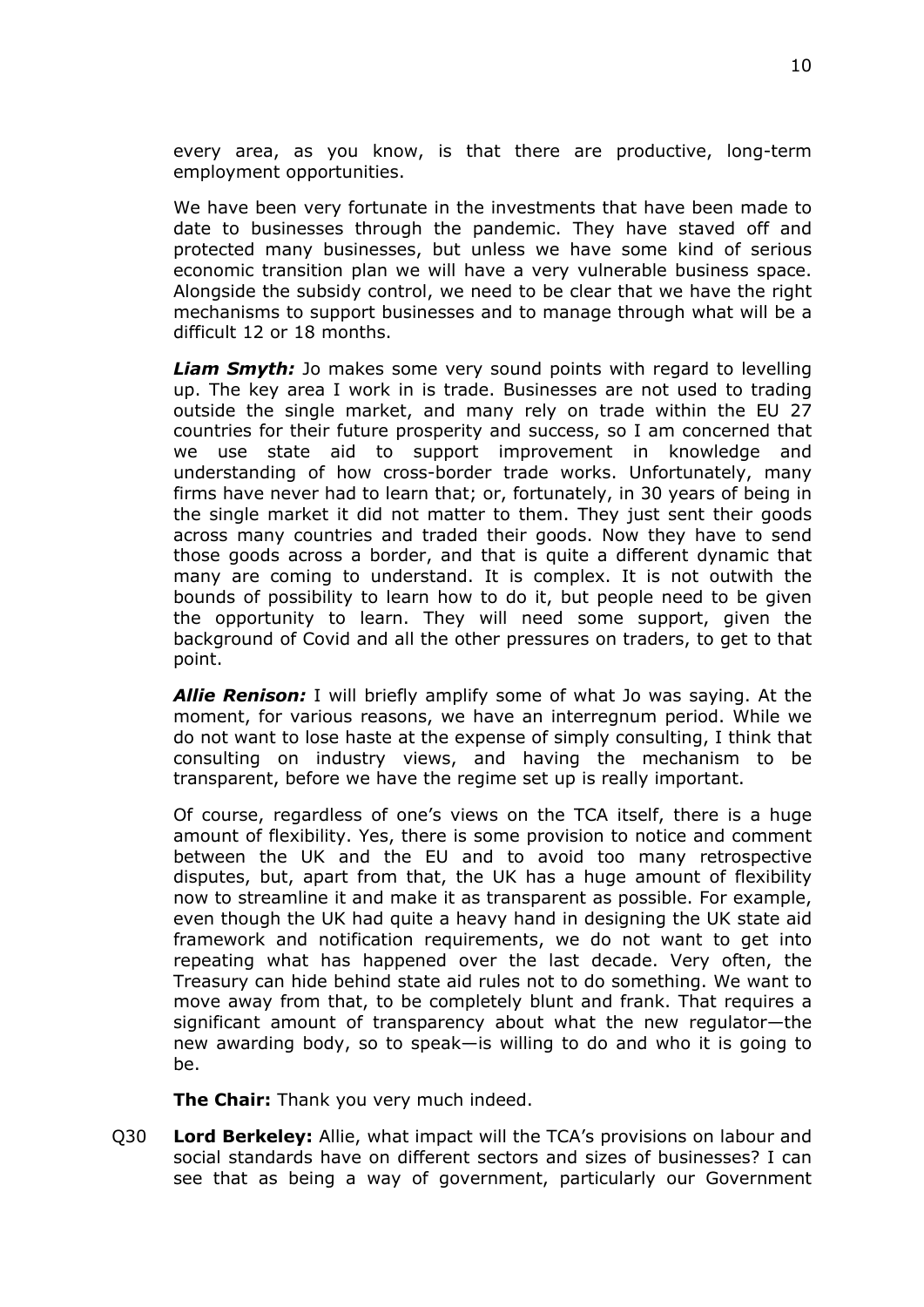probably, trying to support businesses that are badly affected by the TCA. If we are not careful, it looks to me as though we will get into a pretty impossible arbitration system that will not work at all and will cause even more confusion. Can you see any positive outcome on that from the TCA?

*Allie Renison:* Without going into too much detail about all the different versions of it, because that is potentially better answered by people who are more expert on the level playing field provisions, the most important part is to some degree the non-regression clauses. That is why there has been some confusion in the business community, and beyond, over some of the reports in the media about changes to the working time directive. It is about understanding, first, where that desire is coming from, and, secondly, whether it will trigger any of the dispute provisions. There is a lack of clarity about that.

Businesses' biggest concern about the provisions that you raise is more about what will trigger a dispute, not doing too much in a nontransparent manner, and suddenly finding that they have defensive or retaliatory tariffs applied to them. That is also a big concern for inward investment.

Generally speaking, it points to the need to make sure that on regulatory change there is a period of stability and calm, which is what businesses are looking for right now. There is so much going on in the ether around Covid. Sometimes, even when you deregulate, you can create red tape in and of itself. That is not an aversion to deregulating or better regulating; it is more a plea to the Government to make sure that there are transparent mechanisms for how they approach regulatory change going forward and that we get back to doing impact assessments and consultations. Although the TCA does not have a provision for being bound into EU rules going forward, we have to look quite transparently at the trade dimension when we are doing regulatory change differently, better, or what have you.

**The Chair:** Lord Berkeley, if Jo and Liam want to comment, could they keep it brief? If they would like to add in writing anything that they feel would be useful to the committee, it would be really helpful.

**Lord Berkeley:** Chair, I think it would be better if they submitted things in writing because it is quite a complicated subject. Allie has given us a very good introduction to it. I would welcome something in writing from the other two witnesses.

**The Chair:** Thank you. I agree with you totally, Lord Berkeley.

Q31 **Lord Lamont of Lerwick:** In the interests of speed, I will direct this question to Jo. Then I have a specific question for Liam.

Jo, do you expect disputes over subsidies and the introduction of retaliatory measures to happen very often? The EU has had massive support for business through the Covid crisis. If one is to be challenged about support that one gives, the other side cannot just introduce retaliatory measures. It has to go through a process, and it has to give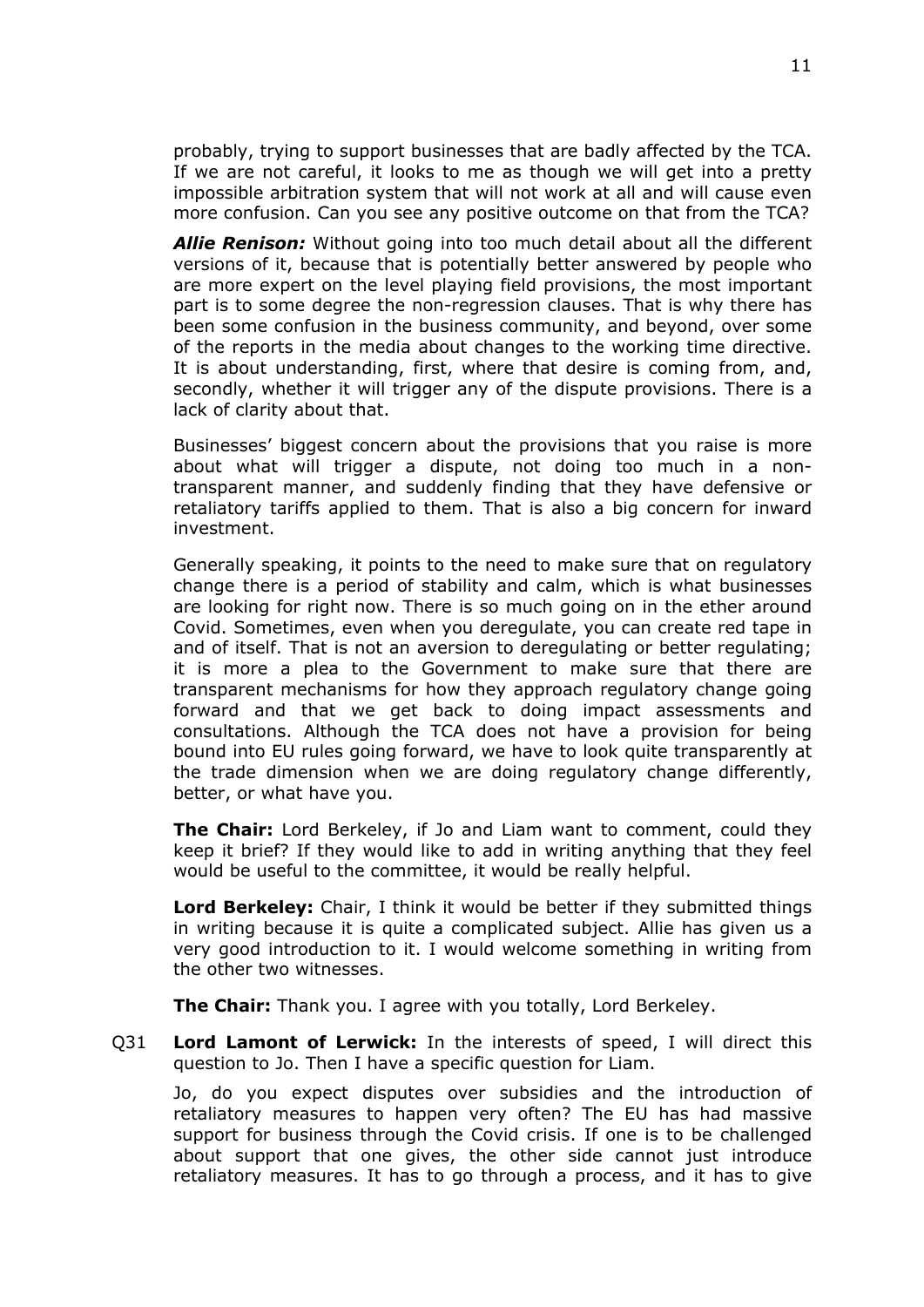evidence and proof of diversion and economic harm. Is this really likely to be an inhibiting factor on state aid in the UK, given that we have been very sparing with state aid in the past anyway?

*Jo Lappin:* I do not believe it will be. The level of interventions that we are talking about should not trigger any kind of issue. It would be massive, single governmental investments in something that were likely to trigger that. The routine, everyday activity that we will be dealing with in our own economies will be nowhere near that kind of trigger point. That would be my view, and that is the view of LEP colleagues across the country.

**Lord Lamont of Lerwick:** Going back to what Liam said earlier, referring to the Northern Ireland protocol, nobody has mentioned the trader support scheme. That is free advice, and good advice, as I understand it. Does that not ease the problems considerably?

*Liam Smyth:* Is the question whether the trader support service eased the problems significantly?

**Lord Lamont of Lerwick:** Yes.

*Liam Smyth:* In so far as it has been engaged in the first few weeks of this year, it would be fair to say that it has done a job, but volumes are very low right now. You are quite right that it is state aid for traders in Northern Ireland and very often for traders in other parts of Great Britain that are moving goods into Northern Ireland as well.

I hope, of course, that that will continue to be effective as volumes increase. I have no reason to doubt that it will be, but it remains to be seen. We are not experiencing volumes of trade that are typical for the UK at this point in time.

Q32 **Lord Faulkner of Worcester:** Thank you for coming to see us this morning. It is perhaps rather too early to ask this question, but I wonder if you could share with us your thoughts on the primary causes of delays in the transportation of goods between Great Britain and the European Union? Are they deep-seated structural delays that are likely to persist indefinitely, or will we find a way through them and find that they do not really affect the supply chain?

*Liam Smyth:* I do not think it is too early, notwithstanding my remarks on the volume of goods moving through our borders. We are not seeing the full impact, in part because businesses either oversupplied or stockpiled in advance of the Christmas period, and in part because, as we did not know that we were going to have a deal at that point, many traders anticipated the possibility of no deal and moved goods into EU 27 markets early, under the customs regime that applied then.

The main issue that we are seeing now relates to being able to access certification such as EHCs—export health certificates—and catch certificates on time. We have seen plenty in the press from the fishing community in that regard. Jo referred to that earlier. For businesses and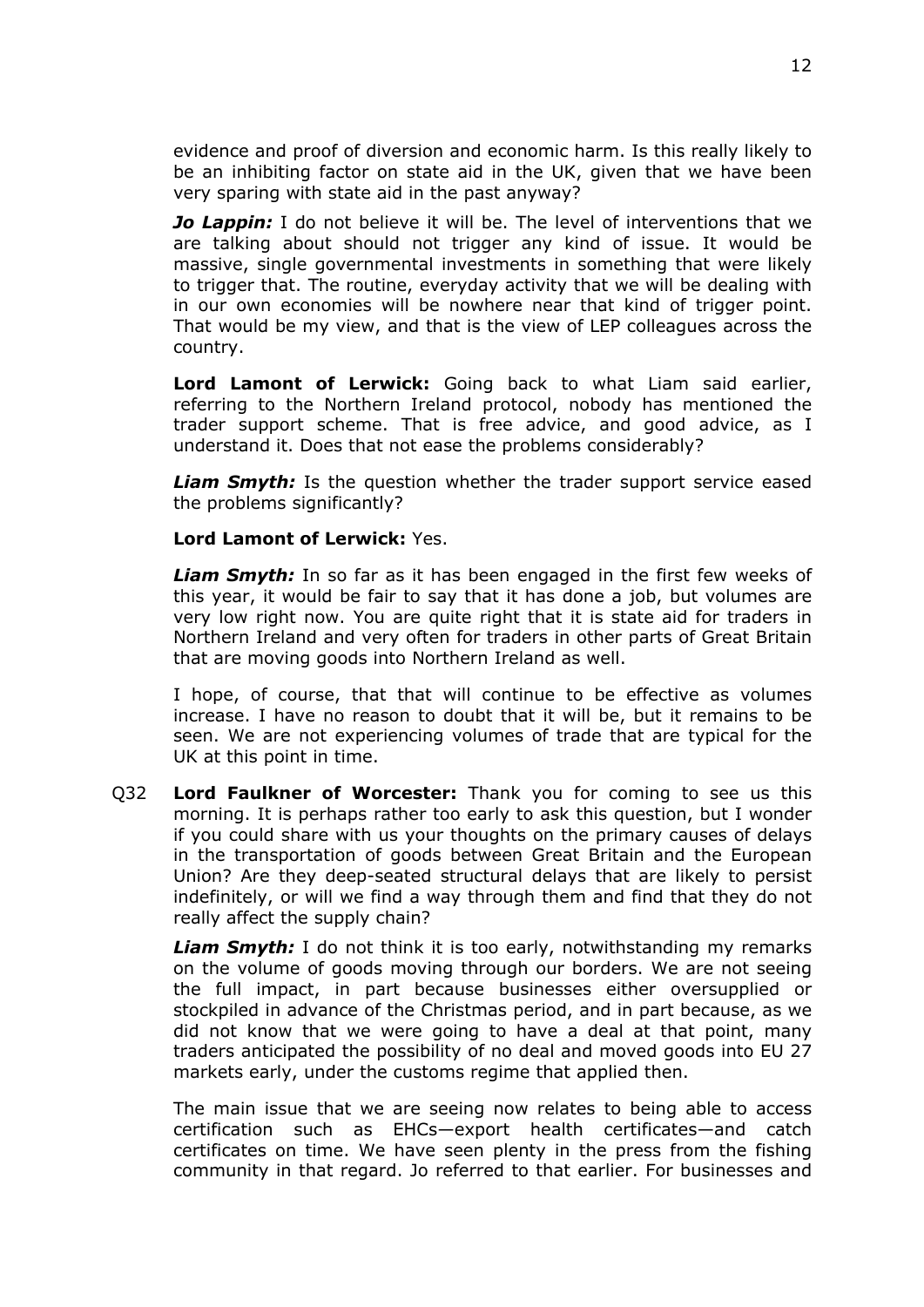for some intermediaries, it is knowing how to file those, as there has been conflicting advice between the tariff, the way that CHIEF was operating, and the guidance. Those issues have taken some weeks to resolve. They caused some friction, more than we would have anticipated or hoped for.

Secondly, there are major issues with the use of transit documents, where goods are sent under the common transit convention. At no point last year or the year before, when we were trying to prepare for day one, no deal and so on, did anyone anticipate the common transit convention being used as much as it has now, in part as a result of the terms of the TCA. Hauliers and EU traders, based beyond the French or the Dutch coast, pretty much want the goods to be delivered to their port. I had a good example in the last week of a trader in Marseilles who was not happy to have the goods cleared at Calais. They wanted the goods cleared at Marseilles and were insisting on a movement under transit across France.

That has resulted in unanticipated demand for transit movements. You can add to that the introduction of the NCTS—the national common transit system—brand new at the end of the transition period, as well as insufficient capacity of transit guarantees. When you move goods, you have to guarantee liability for duty and VAT through the countries in which the goods move. There is insufficient capacity for transit guarantees in the UK. In addition, the drivers of the trucks are unfamiliar with the system because they are less used to operating it.

From the start of the year, there have been problems with transit paperwork and issues with goods departing from the UK and arriving in the country of destination. Drivers did not understand that, where they had groupage loads, they needed every element of those loads cleared for departing the UK so that they presented a single document for the truck. That did not work. When they arrived in France, they were held up, sent down an orange channel and delayed.

The consequence of all that is that many transport companies are now carrying goods only if they are also responsible for the paperwork. They are saying to traders, "I'll do your paperwork. I don't want any third party doing it. I want to make sure the paperwork is okay and the driver is not delayed". Therefore, we are seeing big price inflation. Traders are telling us that prices have gone up quite dramatically, threefold in some examples we have. Some are also insisting that goods are moved under transit so that they do not have to deal with anything beyond the arrival of the goods in the country of destination. That can be Poland, Ukraine or Germany. The goods then freely flow through the Dunkirk or Calais border controls. All of those are immediate problems causing issues at the border.

My worry is that, as volumes increase, the capacity issue in the intermediary sector in the UK will become ever more evident. I am already hearing from businesses that come to our customs brokerage business at the BCC, called ChamberCustoms. We have capacity because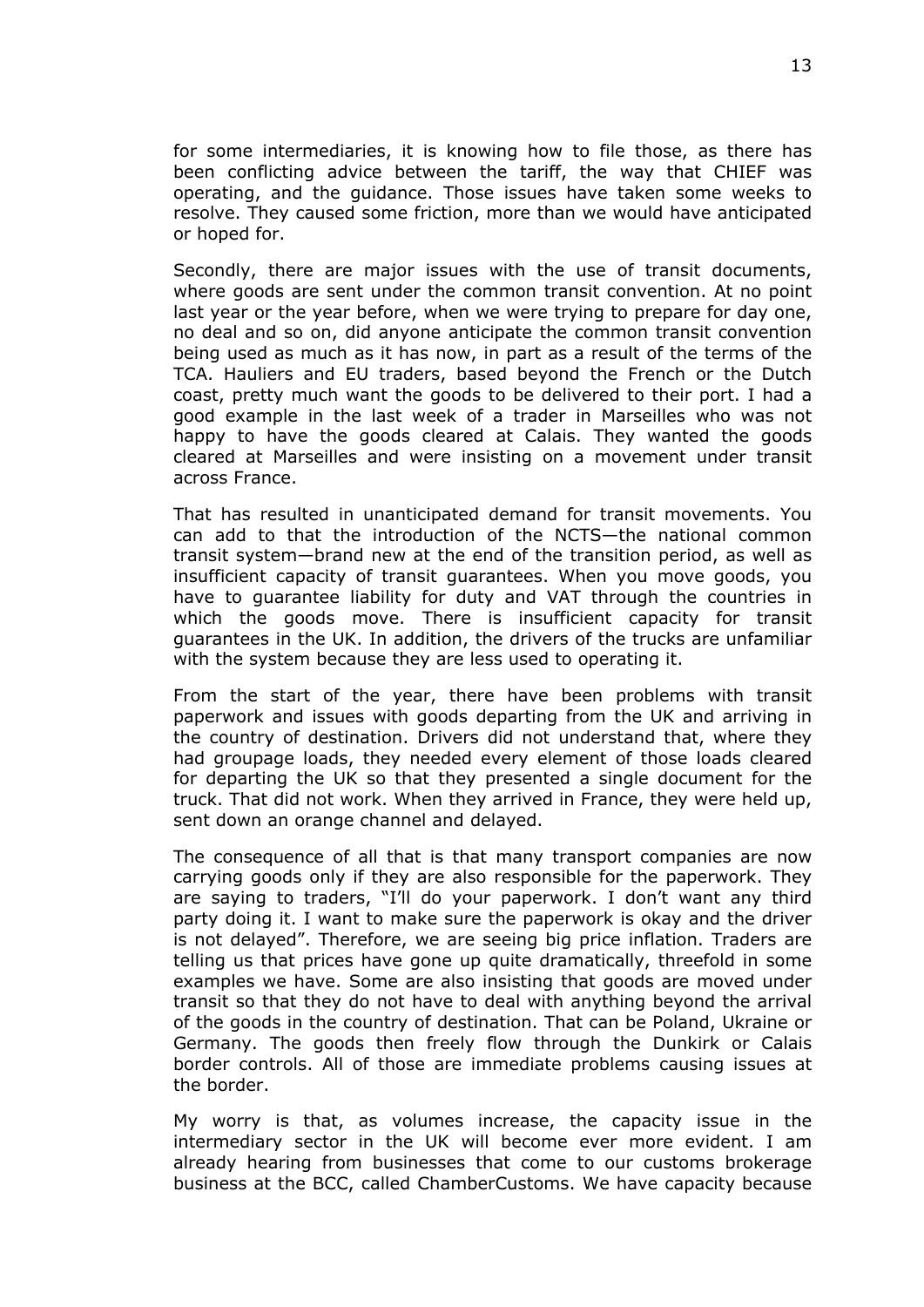we built it for this very circumstance. They come to us having been rejected by 10 or 20 other intermediaries, who just say, "We don't have the capacity to help you". We can help to fill some of that gap, but it will become ever more evident that businesses will not be able to move goods because they cannot get anyone to clear them.

**Lord Faulkner of Worcester:** That is a really helpful answer. We had a witness last week from Make UK who sought to draw a distinction between system issues and structural issues. He told us that one of those would be solved more easily than the other. Would you agree with that?

*Liam Smyth:* Yes. I share the confidence of many people that we can resolve system issues. The system problems are not overly complex; it is about education. The structural issue is that, once we left the single market and the customs union, we became a third country and therefore the paperwork and the procedures are inevitable. You cannot do anything to change the need for the paperwork to be done, other than educate the people who have to do it, and try to find some potential efficiencies in the way data are transmitted electronically between systems, but the structural issue of needing the paperwork will not go away.

**Lord Faulkner of Worcester:** Jo or Allie, if you would like to add anything, I think the Chair would like you to do it in writing rather than in a long answer now.

**The Chair:** You have absolutely hit the nail on the head, Lord Faulkner. Jo and Allie, if you could put into writing anything you want to add, it would be helpful.

*Jo Lappin:* We have a lot on that one.

**The Chair:** Thank you very much indeed.

Q33 **Lord Inglewood:** I ought to explain to the committee that while Jo is chief executive of the LEP that I chair, first, I have nothing to do with any particular evidence she has given, and, secondly, she was asked to come not by me but by the LEP Network.

I will direct my question principally to the other two witnesses. It is very simple and follows on from what we heard before. A whole series of issues has been described that relate to customs controls and associated processes. What good concrete changes might reasonably straightforwardly be introduced to alleviate the practical difficulties that are getting in the way of the flow of trade?

*Allie Renison:* To recap, some of it is structural and needs adjustment. Therefore, to help to service that adjustment—I speak here only for myself and my organisation—where there are grace periods, we should try to extend them wherever possible—for example, on export health certificates. For people who are dealing with trade under the Northern Ireland protocol, the full sanitary and phytosanitary checks that come into effect in April need to be extended wherever possible.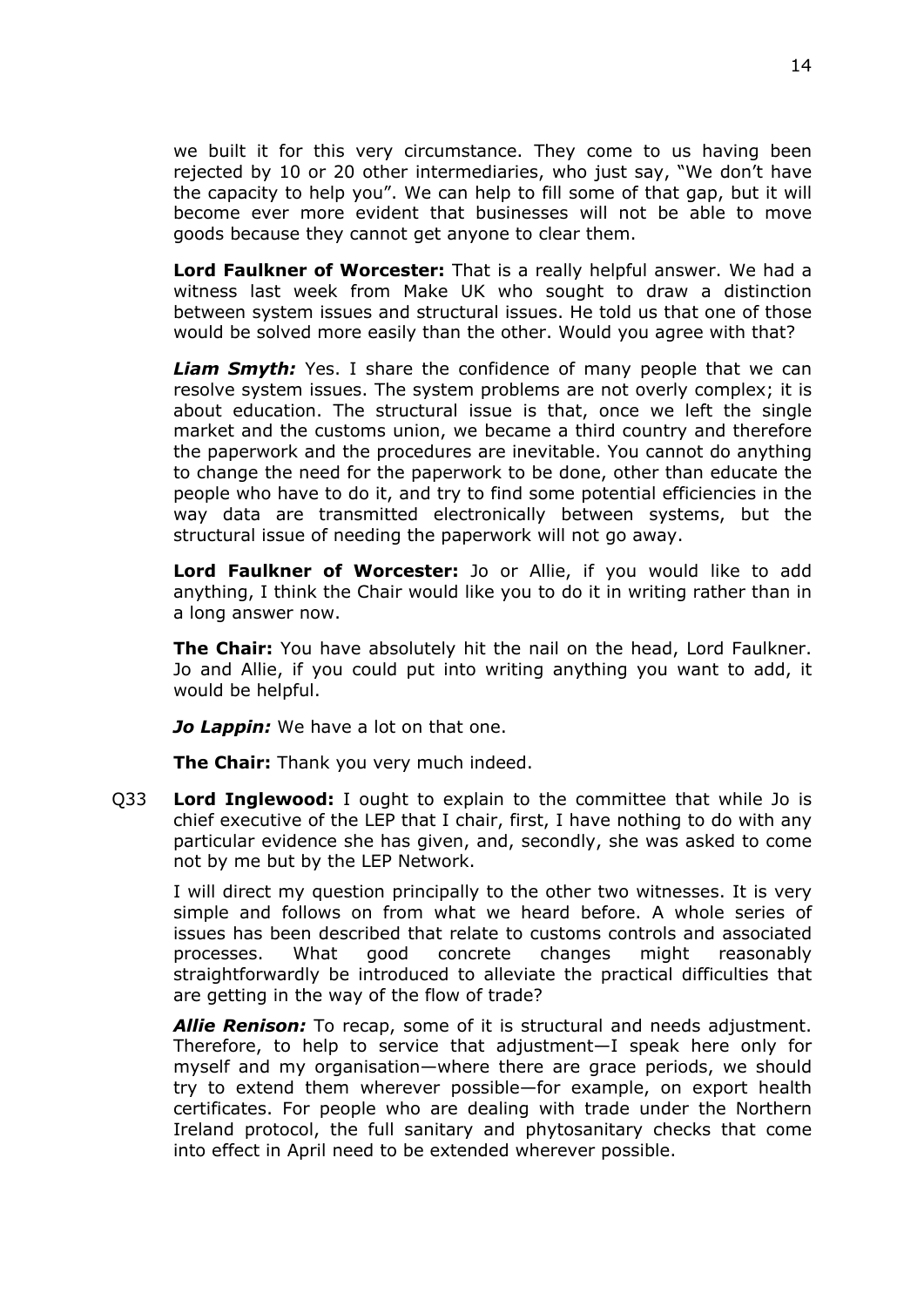On fiscal support, we have been told that the fund for customs training provision has effectively been tapped out. I am not normally one to say that fiscal support is the answer to everything, but in the event that guidance remains generic, fiscal support will be needed to help companies access the specialist advice they need to be able to navigate the systems.

As for solutions going forward, there are provisions to avoid things such as safety and security declarations, if the Government were willing to consider them; for example, Norway has agreed to align with parts of the EU customs code so that it does not have to deal with that. The Government do not want to align with any EU rules, so that makes it much more difficult. I think that ups the need to make sure that the committees of the trading partnership council, sitting under the structure of the agreement, meet as quickly as possible so that business can feed in to try to maximise easements wherever possible.

*Liam Smyth:* Allie talked about the grant schemes that are around. To amplify what I said about the difference between guidance and advice, I am talking about advice that traders can rely on that is indemnified against someone's profession so that they can make the statement to HMRC: "I believe this to be the case, because I have taken that advice". If there is an argument about it later, they have some recourse to the advice. Funding sound, reliable advice is a gap for many businesses.

We spend millions of pounds, typically with DIT, trying to get businesses to export for the first time, grow their exporting or go on a new exporting journey. The risk right now is that people who have been invested in to do that just give up. The short and long-term aims must be to maintain the exporting activities of many businesses, and importing—let us not forget importing components and the process to transform and reexport—and overcome those frustrations by making sure that businesses have the advice and guidance they need and that they keep on their trading journey.

Q34 **Baroness Kramer:** My question is about the burdens, particularly on small businesses, of complying with rules of origin and conformity assessments. People have said a lot about rules of origin, so perhaps we could focus on conformity assessments.

I have one query on rules of origin. In the discussions we heard, are we talking primarily about small businesses that are end sellers to the EU, and is it different if a small business is part of the supply chain? Could you first address the issue of conformity assessments and any burdens or challenges, particularly for small businesses? Perhaps I could start with Jo and then go to Liam, and ask Allie to add something in writing later.

*Jo Lappin:* It is very, very difficult for small businesses, because they are still dealing with the burden of the pandemic. They have limited resource, and trying to manage a significant change in the system at relatively short notice is proving difficult.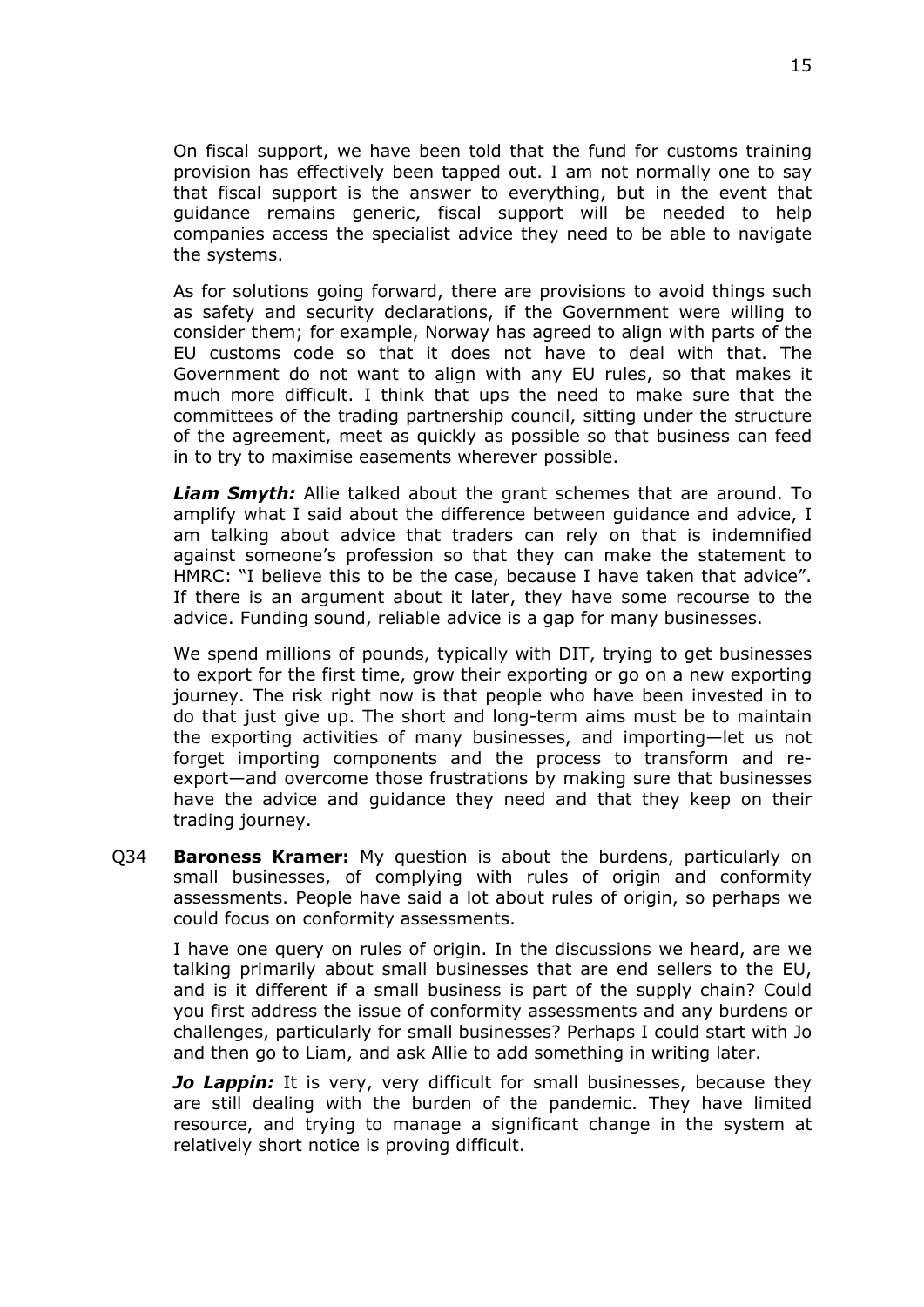Small businesses trading at relatively low levels report that they are being asked to complete not only all the export paperwork but the import paperwork. The businesses they trade with say, "If you want to trade with us, you also need to complete all our paperwork as well". That is having a disproportionate impact on what they want to do in trading internationally.

Another thing we are picking up is that many businesses now find it difficult to trade at all. It goes back to Liam's point about groupage haulage. If you are smaller, a lot of hauliers do not want to take your goods because they are less confident that you have complied with the requirements. That is having a very disproportionate effect on small businesses. Concerningly, one of our businesses wrote to a local MP to say that since their main market was Europe they were seriously considering re-establishing their manufacturing presence in Europe, because that would make it much easier for them to do business going forward. Clearly, that is not something any of us wants to see.

*Baroness Kramer:* Liam, on conformity assessments it would be helpful if you could help on the distinction between structural and system problems.

**Liam Smyth:** I will do my best, and I will try to keep it brief on conformity. I would sum it up as follows. Our ask of the Government would be, "Don't diverge on conformity for the sake of it. Continue to input". The British Standards Institution has been very much the leader in that space, not just in the EU but in a European context, through CEN and CENELEC. We have asked the Government to continue to see BSI as that leading light, because if we start to diverge, businesses will be faced potentially with producing the same thing in two or three different versions, each of which will have to meet the conformity assessment in two or three different jurisdictions.

That will not help our productivity levels; it is certainly not an efficient way to go. There are plenty of examples in the market of good conformity convergence on items that consumers buy that has made them much more competitive to make and sell, and much cheaper for our consumers to buy. Diverge as little as possible and, if you are going to diverge, you need a really good reason for wanting to do that.

Q35 **Lord Turnbull:** Before the end of the transitional period, we did not hear a great deal about VAT. Now, in the press, VAT is everywhere. Can the witnesses explain the changes that have been made and the consequences for UK businesses and customers of leaving the EU's VAT system? If you are buying something, is the amount of VAT that you ultimately pay unchanged but the way it is collected makes a great deal of difference, or is there an actual change in the amount of VAT that people have to pay?

*Liam Smyth:* You are right to say that the change is mainly in relation to when and how VAT is collected on the importing of goods. The BCC campaigned and lobbied the Government to move to postpone VAT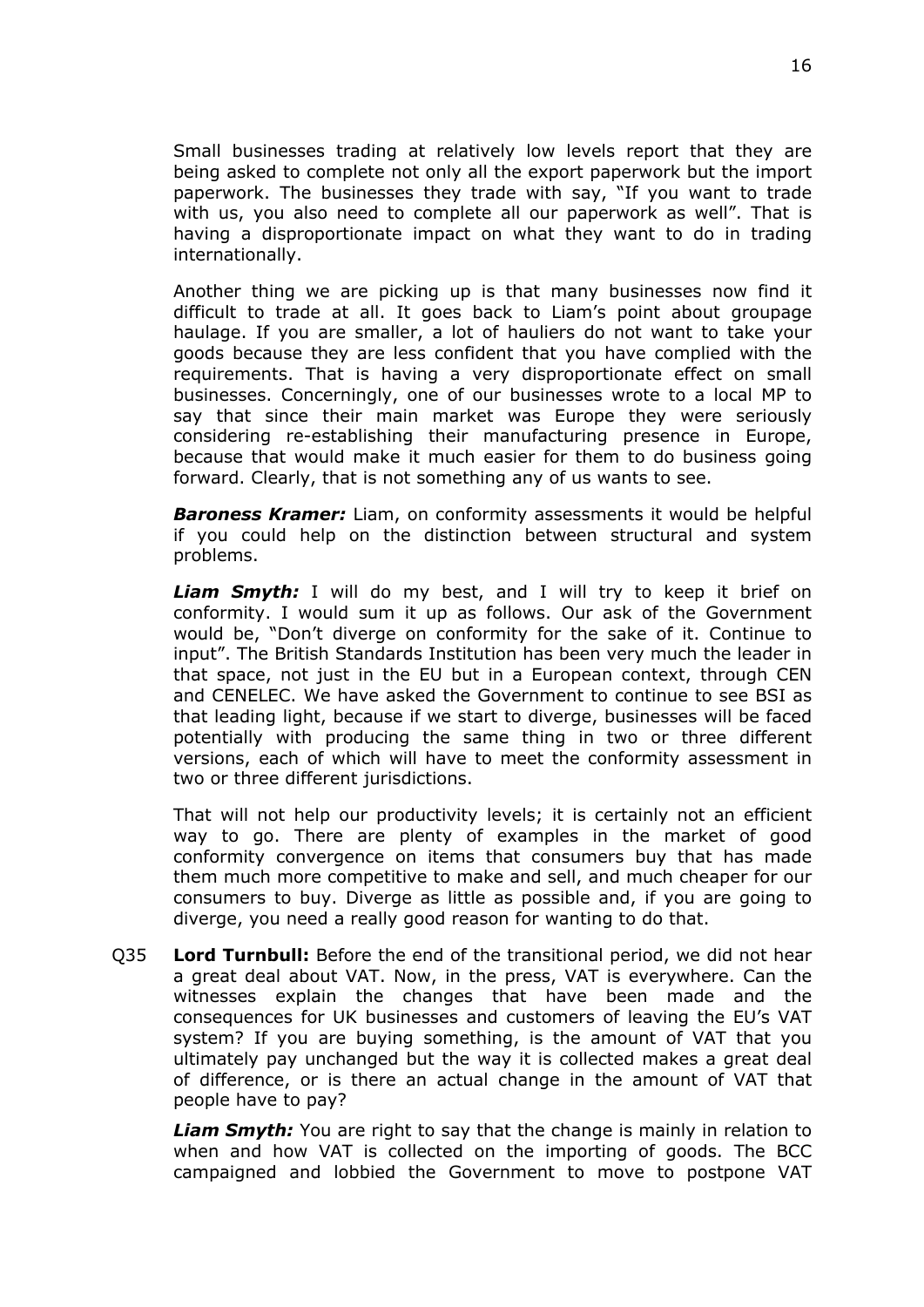accounting, or to return to postponed VAT accounting, at the end of the transition period, and prior to that if we entered a state of no deal on day one. The reason is because it is the only VAT that is collected in that way. Most VAT in the UK is collected at the point at which the goods are consumed. We pay it in our shops, and the shops collect it on behalf of the Chancellor and remit it to the Treasury. We campaigned for that as an easier way for UK traders to deal with import VAT. Indeed, that is where we are now. They can use postponed VAT accounting.

However, the VAT issue that is really vexing many traders now is that, as Jo pointed out earlier, when they sell goods in the European Union the businesses they sell the goods to say, "When you sell me your goods, I want you to deliver them to my factory gate in Stuttgart having dealt with the duty and any VAT that is due to be paid in the European Union". That places a burden on UK traders if they aim to comply with it.

First, they need to get themselves an EU EORI number and VAT registration. Secondly, they need an establishment in the country of destination, which means establishing a business enterprise and so on; they need a tax accountant in that country to act on their behalf, and they need an agent to clear the goods into Germany, in the case of Stuttgart, for example. The alternative is to renegotiate their contract with the customer and have the customer deal with all those things. If you were the customer, you would expect to erode somewhat the margin that the seller will benefit from in selling to you.

One option in dealing with the issue of VAT at the destination is to renegotiate contracts, probably with eroded margins. Sometimes with low-margin goods, one ends up with no economic viability in selling to that customer any more. You need to operate on a high margin to have the wiggle room to absorb duty and give the customer some benefit from dealing with the VAT, the duty and the import procedures at their end. I hope that answers the question.

**Lord Turnbull:** Do you think there is much prospect that those changes will be made?

*Liam Smyth:* It depends on the relationship between buyer and seller. I know of a number of examples where we have advised people how to do that, and they have succeeded. In other cases, there has been a compromise where they split the cost of doing those things. None the less, there is a compromise. For others, I am afraid the decision is, "For that 10% of my turnover that comes from the EU, I'll try to get another 10% of turnover in the UK. I will just let it go and try to find someone who buys the product that I sell in the UK who may be buying it from the EU". People are trying to deal with displacement in supply chains.

**The Chair:** Lord Turnbull, perhaps we could have the next question. The two witnesses who have not spoken on this one may want to add some thoughts to the final question. I know that one of our witnesses has to leave very shortly.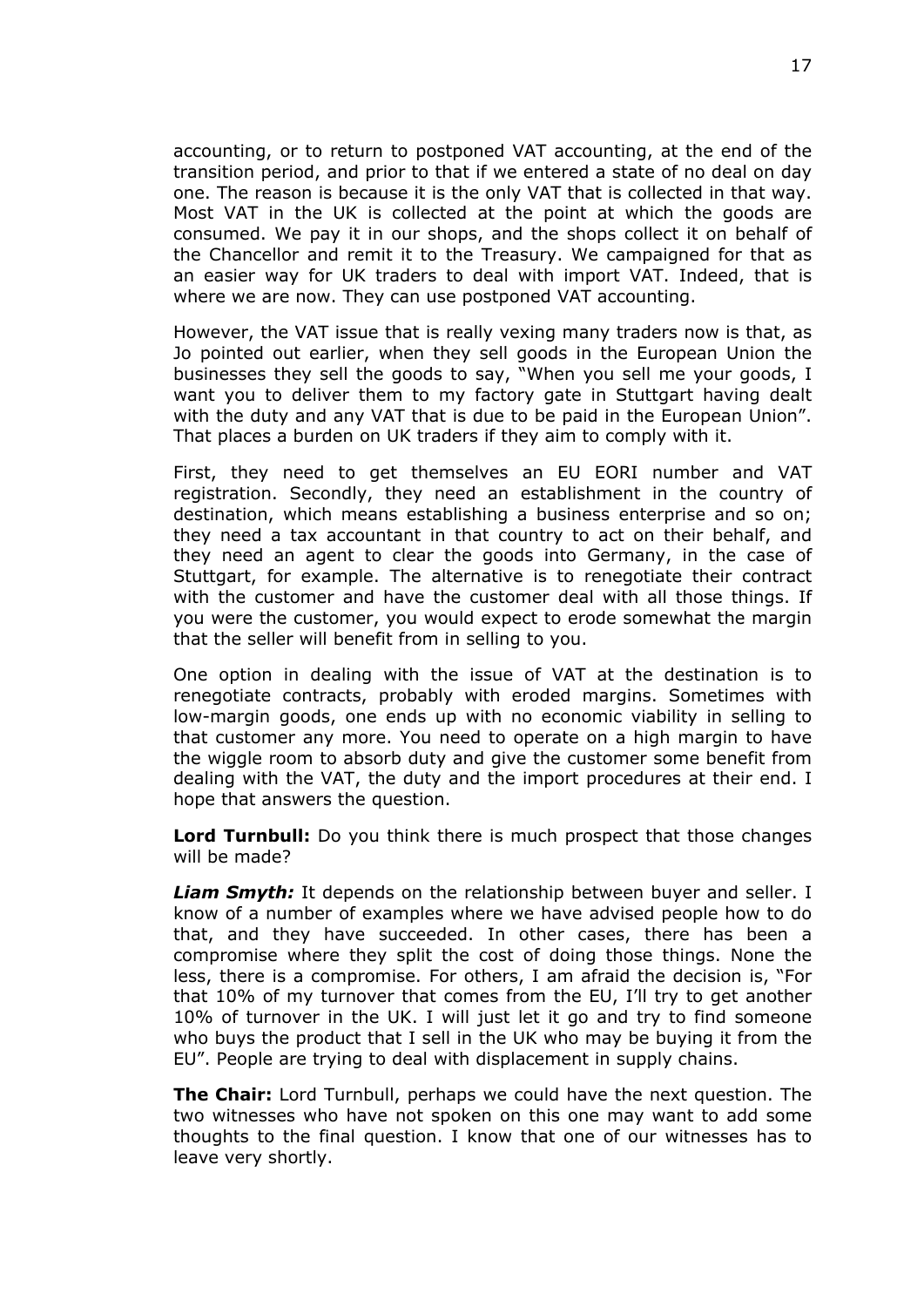Q36 **Lord Turnbull:** That is fine. I would also like someone at some point to try to explain why the EU refused to grant diagonal cumulation. What was the rationale for that? It seemed to me an illogical thing to do. I have never understood why it was so important for the EU to deny it to us. If someone could add that to any submission they make, I would be very grateful.

**The Chair:** Thank you, Lord Turnbull.

Q37 **Baroness Chalker of Wallasey:** I will put my question to Liam in particular, but Jo may want to add something. How do you assess the TCA's protocol on combatting VAT fraud, recovering taxes and duties? Is it very cumbersome, as it seems to be to me, and how successful do you think it can be? Is there scope, therefore, for improvement in this area, which I would have thought was clear?

*Liam Smyth:* I defer to others on VAT fraud. It is not an area on which we have any substantive data, so it would be wrong for me to speak to it. My apologies.

**The Chair:** I think Allie would probably be better placed to answer.

*Allie Renison:* It is worth making the distinction that the VAT protocol is really about a state-to-state mechanism, as people may or may not be aware. It does not materially assist businesses with any of the VAT issues arising at the end of the transition period.

It allows the UK and EU member states to request VAT information from one another and introduce arrangements for the automatic exchange of VAT information. It is one of the areas that highlights how important it is to have the specialised trade committees sitting under the TCA structures meet, because the type of information to be exchanged will be determined by those specialised committees. One of the areas that has seen the greatest volume of European Court of Justice cases is VAT and, to a lesser extent, VAT fraud. This is one of the areas where you need to get those structures up and running to improve things that may seem quite cumbersome on paper.

**The Chair:** Allie, would you like to touch very quickly on Lord Turnbull's question on diagonal cumulation?

*Allie Renison:* Sure. Liam deals even more with rules of origin, so he may have a view as well. One might recall that the Japanese Government's submission, quite early after the referendum, asked for diagonal cumulation to reflect the integration of supply chains.

I do not know whether you would say that the UK has a high average threshold for local content, but, generally speaking, EU resistance to diagonal cumulation comes from the fact that it wants to limit the amount of third-country content coming into the EU duty free, because to some extent it can have the outcome of pushing up domestic supply chains. If one wanted to be contentious, one might even suggest that it is about reshoring or onshoring of supply chains, or maximising the amount of